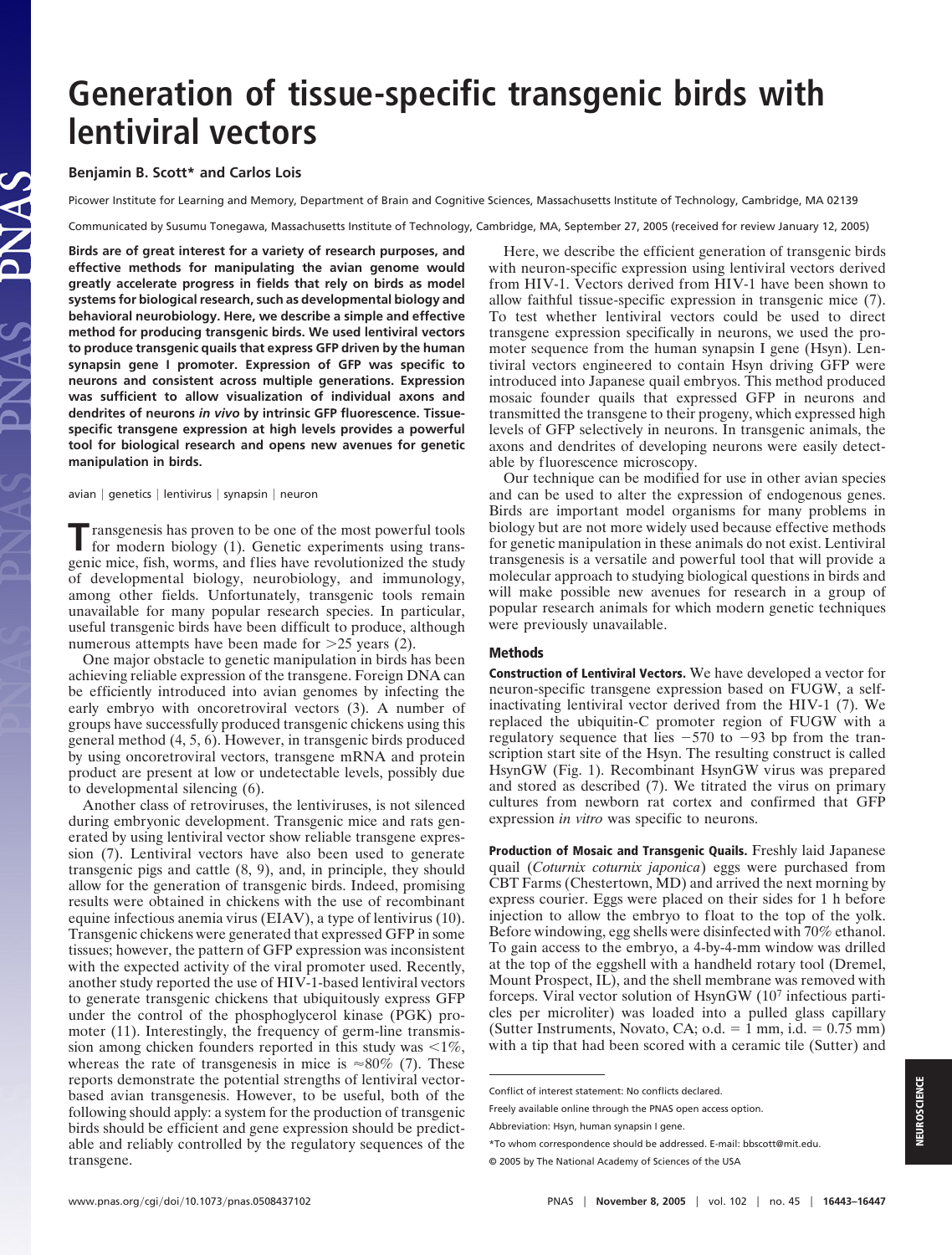#### **HSYNGW** viral vector



**Fig. 1.** Diagram of the relevant regions of the HsynGW vector used to generate mosaic quails. The 5' CMV enhancer is used to express genomic viral RNA during the production of vector particles but is excluded from the integrated proviral DNA in the bird's genome. The position of the restriction site PstI used for Southern blot analysis of proviral integration is indicated. The arrow located on top of the HSyn promoter box marks the start site of transcription of EGFP. The woodchuck hepatitis virus posttranscriptional regulatory element (WRE) was included to increase the level of EGFP transcription. The U3 region of the viral 3' LTR ( $\Delta$ U3) contains a deletion that minimizes the endogenous transcriptional activity of the LTRs of the integrated provirus.

broken flush to 20  $\mu$ m o.d. Embryos were observed with a dissecting microscope at  $\times 16$  magnification, and 3  $\mu$ l of vector solution was injected into the subgerminal cavity below the embryo with an oil hydraulic injection system (CellTram oil, Eppendorf). To allow visualization of the injection site, 5% phenol red in PBS was added to the viral solution. Injections were considered successful if the viral solution spread horizontally in a circle below the embryo and if the perimeter of the viral solution reached the borders of the area opaca (for a useful atlas of avian embryo anatomy, see Bellairs and Osmond, ref. 12). More than 90% of injections were successful according to these criteria. After a successful injection, eggs were sealed to prevent microbial contamination and fluid loss during incubation.

To seal the eggshell, a round glass coverslip was placed over the shell window and was attached to the egg with a biocompatible silicone elastomer (Kwik-Cast, WPI Instruments, Waltham, MA). Eggs were placed blunt end up into a forced air incubator (Brinsea, Titusville, FL), with a temperature of 38°C and a relative humidity of 45% until hatching, and were turned periodically. Eggs hatched after 18 days of incubation and were subsequently kept in a heated brooder. Three weeks later, founder mosaic quails were placed in a cage until they reached sexual maturity at  $\approx$  7 weeks, at which time they were mated to wild-type quails. Eggs from transgenic founders were collected, placed in the incubator, and examined at different stages of development. Embryos were examined both with epifluorescent and confocal microscopes. To genotype hatchlings, we nicked the alar vein on the wing of 5-day-old animals and collected 70  $\mu$ l of blood.

**Analysis of Transgene Copy Number and Expression Profile.** Genomic DNA from blood was extracted from whole blood samples by overnight digestion in proteinase K followed by phenol chloroform extraction (13). DNA was digested with the restriction enzyme PstI overnight at 37°C. PstI cuts once inside the integrated provirus between the 5' viral LTR and the Hsyn promoter (Fig. 1). Southern blot hybridization was performed with a <sup>32</sup>P-labeled DNA probe against the GFP sequence.

To examine GFP expression, juvenile and adult quail were transcardially perfused with 3% paraformaldehyde in PBS. Brains were cut into  $50-\mu m$  sections on a vibrating microtome. Sections were counterstained with Hoechst 33258 (Sigma– Aldrich; 1.2  $\mu$ g/ml) for 5 min at room temperature, mounted in 50% glycerol, and examined under epifluorescence or with a confocal fluorescent microscope. To examine whether GFP expression was confined to neurons, we performed double immunocytochemistry by incubating sections overnight at 4°C with a Rabbit polyclonal anti-GFP antibody (Abcam, Cambridge, MA ; dilution 1:1,000) and mouse monoclonal anti-NeuN (Chemicon; dilution 1:500). Both antibodies were diluted in a blocking solution containing 0.1% Triton X-100 and 10% normal goat serum. The next day, sections were washed with PBS



**Fig. 2.** Transgenic animals carry single copies of the HsynGW provirus. Southern blot analysis of genomic DNA from 23 progeny of Hsyn mosaic founders. **\***, Lane with molecular weight standards (1-kb ladder, New England Biolabs). All other lanes contain genomic DNA from individual  $F_1$  quails. Genomic DNA extracted from quail blood or embryos was digested with the restriction enzyme PstI, which cuts once inside the lentiviral vector. The probe used hybridizes to a 500-bp section of GFP. Transgenic birds were found to carry only single copies of the integrated provirus as indicated by the presence of a single band per lane on the Southern blot (lanes 1, 2, 7–13, and 18).

three times for 1 h each and incubated with a fluoresceinconjugated anti-rabbit secondary antibody (Fl-1000, Vector Laboratories) and a Texas red-conjugated anti-mouse antibody (Ti-2000, Vector Laboratories) at room temperature for 1 h in blocking solution. Finally, sections were washed with PBS three times for 1 h each, mounted in 50% glycerol, and examined under epifluorescence or with a confocal fluorescent microscope.

## **Results**

**Production of Mosaic Quails and Germ-Line Transmission of the Transgene.** Mosaic quails were produced by infecting the blastodiscs of unincubated eggs with concentrated HsynGW lentiviral vector. At this stage, the quail blastodisc is a thin sheet consisting roughly of 40,000 cells. We infected 80 embryos with this method, and, of these, 8 hatched and developed to adulthood. Because the vector particles are too large to diffuse throughout all layers of the blastodisc, this method infects only a percentage of the cells of the embryo. Therefore, it is expected that these founder quails will be mosaic for the presence of the transgene. Accordingly, we expected only a percentage of the somatic tissue of each quail to carry the transgene. To examine the expression of the transgene in mosaic founders, we observed tissue sections from two adult quails  $(>50$  days old).

In mosaic animals, GFP expression was confined to the peripheral and central nervous system. In tissue sections from the brain, we could observe GFP expression in the cell bodies of neurons, axons, and dendrites. In particular, the dendritic fan and soma of Purkinje cells of the cerebellum and the axons of projection cells in the hippocampus were brightly fluorescent. The neurons of the forebrain and optic tectum were also well labeled. Although individual cell bodies were easily distinguished, the high density of labeled neurons made it difficult to identify the processes of individual neurons. As expected, only a percentage ( $\approx 10\%$ ) of neurons in the mosaic founders were GFP-positive (data not shown).

To examine the transmission rate of the transgene to the progeny, we bred six adult founder  $(F_0)$  mosaics to wild-type quails. The progeny of  $F_0$  mosaics were screened by Southern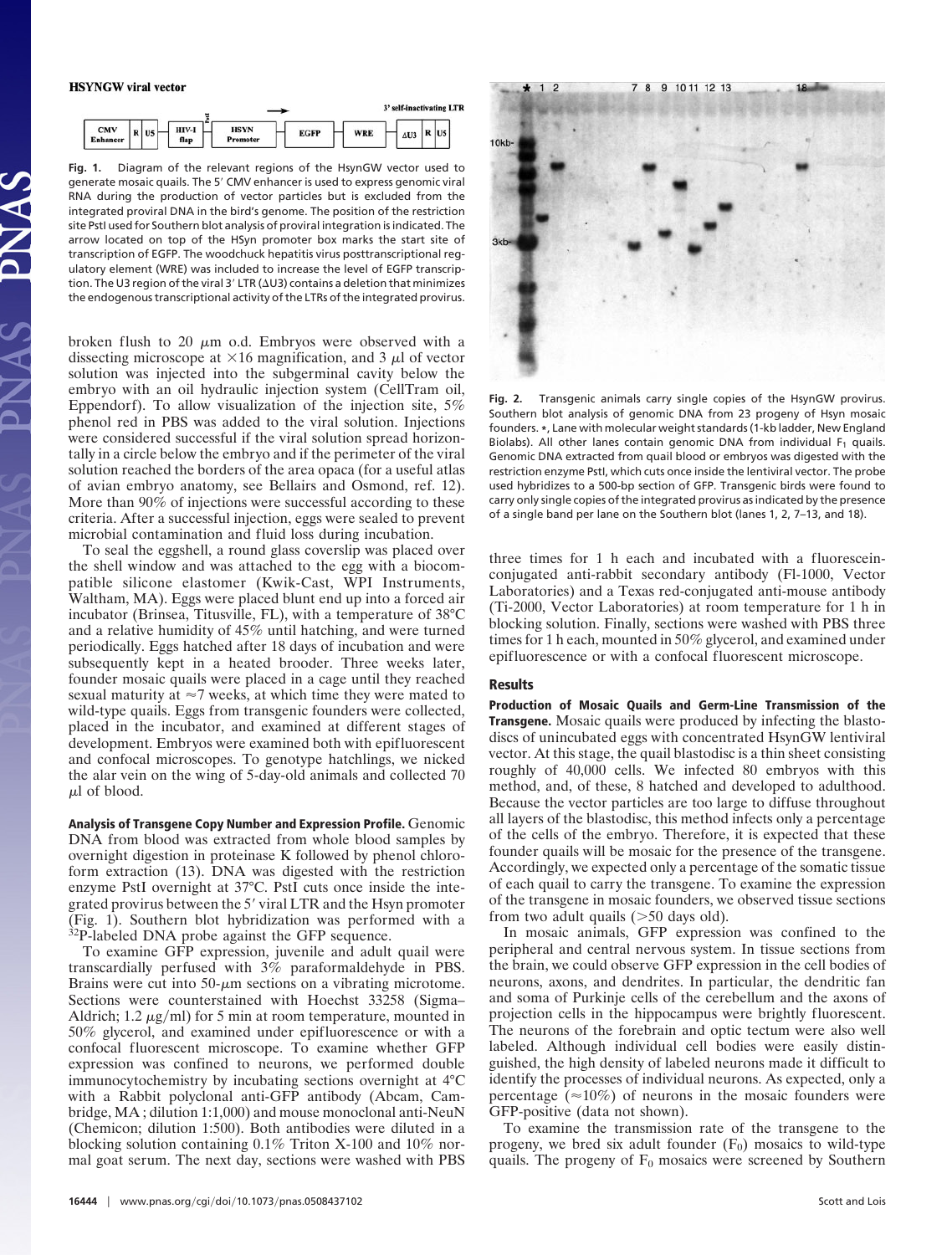## **Table 1. Germ-line transmission rates in mosaic and transgenic quails**

| Generation/<br>sex | No. of<br>progeny<br>examined | No. of<br>progeny<br>carrying<br>transgene | No. of<br>progeny<br>expressing<br>GFP | Germ-line<br>transmission<br>frequency, % |
|--------------------|-------------------------------|--------------------------------------------|----------------------------------------|-------------------------------------------|
| $F_0/M$            | 16                            | 5                                          | 5                                      | 31                                        |
| $F_0/M$            | 47                            | 8                                          | $7*$                                   | 17                                        |
| $F_0/M$            | 12                            |                                            | 1                                      | 8                                         |
| $F_0/M$            | 35                            | 0                                          | 0                                      |                                           |
| $F_0/F$            | 12                            | 4                                          | 4                                      | 33                                        |
| $F_0/F$            | 4                             |                                            |                                        | 25                                        |
| $F_1/M$            | 17                            | 10                                         | 10                                     | 59                                        |
| $F_1/M$            | 8                             | 5                                          | 5                                      | 62                                        |

M, male; F, female;  $F_0$ , mosaic founder;  $F_1$ , first generation transgenic. \*In one transgenic embryo GFP expression was not observed.

blot analysis to test for the presence of the transgene (Fig. 2). Germ-line transmission rate ranged between 8% and 33%, depending on the founder (results are summarized in Table 1). One founder mosaic did not produce any transgenic offspring. Of the 16 transgenic offspring found, each carried a single copy of the transgene (as assessed by Southern blotting).

**Expression Pattern in F<sub>1</sub> and F<sub>2</sub> Transgenics.** GFP expression was first visible in transgenic embryos after 60 h of incubation. At this time, GFP was visible in the soma of cells in the rostral spinal cord and forebrain. GFP expression increased steadily through early development. By 72 h of incubation, GFP fluorescence was present in the axon and dendrites of cells in the brain and spinal cord. After 4 days of incubation, individual neurons in the forebrain of could be identified (see Fig. 4 *A* and *B*). Confocal microscopy performed on the intact living embryo at this stage revealed the axons and cell bodies of single neurons of the forebrain (Fig. 4*B*). By embryonic day 6, the brain, spinal cord, and peripheral nervous system showed strong GFP expression (Fig. 3). The innervation of the limb buds was visible both in the intact live embryo (Fig. 3*A*) and in tissue sections (Fig. 3*D*). The eyes of the transgenic embryos were particularly well labeled with GFP (Fig. 4 *C* and *D*). GFP expression in the retina was visible through the pupil. In addition, axons innervating the iris and cornea could be imaged easily in the live embryo (Fig. 4 *C* and *D*). The observed temporal expression pattern of GFP in the transgenic quails is similar to that of the endogenous synapsin gene I in chicken embryos (14).

The level of GFP expression was comparable in 15 of 16  $F_1$ transgenics. However, one embryo that carried a transgene copy as assessed by Southern blot analysis did not display any detectable GFP expression. A positional effect may have been responsible for the lack of expression in this animal, because the site of transgene integration on a chromosome can exhibit strong effects on transgene transcription (15).

Two transgenic quails  $(F_1)$  carrying different insertions were allowed to develop to sexual maturity. These quails were mated with wild-type quails to determine whether GFP expression levels and tissue specificity were consistent across multiple generations. Progeny were screened by Southern blot analysis to test for the presence of the transgene, and by fluorescence microscopy to check for GFP expression. The transgene was transmitted to  $F_2$  progeny at ratios that approached those expected from the Mendelian inheritance of individual alleles: 59% ( $n = 17$ ) and 62% ( $n = 8$ ) for each parent, respectively. Examination of embryonic, juvenile, and adult quails revealed comparable spatial and temporal GFP expression pattern in  $F_1$ and  $F_2$  transgenics.



**Fig. 3.** GFP expression in an embryonic day 6 transgenic quail. (*A*) Profile view of GFP expression in an intact embryo. Arrow indicates head; arrowhead indicates spinal cord. GFP fluorescence in the retina can be seen through the pupil. At this stage, the sensory and motor innervation of the developing limb buds begins to be visible (**\***). (*B*) GFP fluorescence in the brain and spinal cord. (*C*) Merged view of fluorescence and bright field of the same embryo shown in *B*. (*D*) Cross-sectional view at the level of the forelimbs. Arrowhead indicates the spinal cord. Arrow indicates a bundle of motoneuron axons innervating the developing limb bud. The signal observed in the embryo's ventral surface (**\***) is due to autofluorescent signal originating from the skin. (*E*) Sagittal section of three spinal ganglia (arrowheads). A short section of the spinal cord labeled by GFP occupies the bottom left of the panel (arrow). Neurons are labeled by intrinsic GFP fluorescence (green), and nuclei of all cells are labeled by Hoechst 33258 (blue). (Scale bars: *A*, *C*, and *D*, 1 mm; *E*, 100 μm.)

Tissue specificity in both  $F_1$  and  $F_2$  generations was examined in whole-mount sections from day 6 embryos and in tissue sections from the brains of juvenile and adult quails. GFPpositive neurons were clearly visible throughout the brain, spinal cord, and peripheral nervous system of transgenic animals, but not in controls. Sections from the cerebral hemispheres, cerebellum, and optic tectum were processed for immunohistochemistry with antibodies against GFP and NeuN, a nuclear protein specific for many types of mature neurons (16). No GFP-positive cells were observed outside the central or peripheral nervous system. NeuN was observed in the cell nuclei and perinuclear cytoplasm of cells in the forebrain, cerebellum, and optic tectum. All NeuN-positive cells expressed GFP, and most GFP-positive cells were also labeled by NeuN (Fig. 5 *A*–*C*). Some cells, such as Purkinje neurons of the cerebellum, were GFP-positive, but not NeuN-positive (Fig. 5*D*). This result was expected because some cell types, including Purkinje neurons, are not well labeled by the NeuN antibody (16). However, wherever GFP-positive cells were not also labeled with NeuN, cell morphology clearly indicated that these GFP-labeled cells were neurons. The observation that GFP-expressing cells always had a neuronal morphology, were labeled with the neuN antibody, and were restricted to the nervous system demonstrates that transgene expression was specific to neurons.

## **Discussion**

In this study, we have demonstrated that lentiviral vectors can be used to efficiently produce transgenic quails that express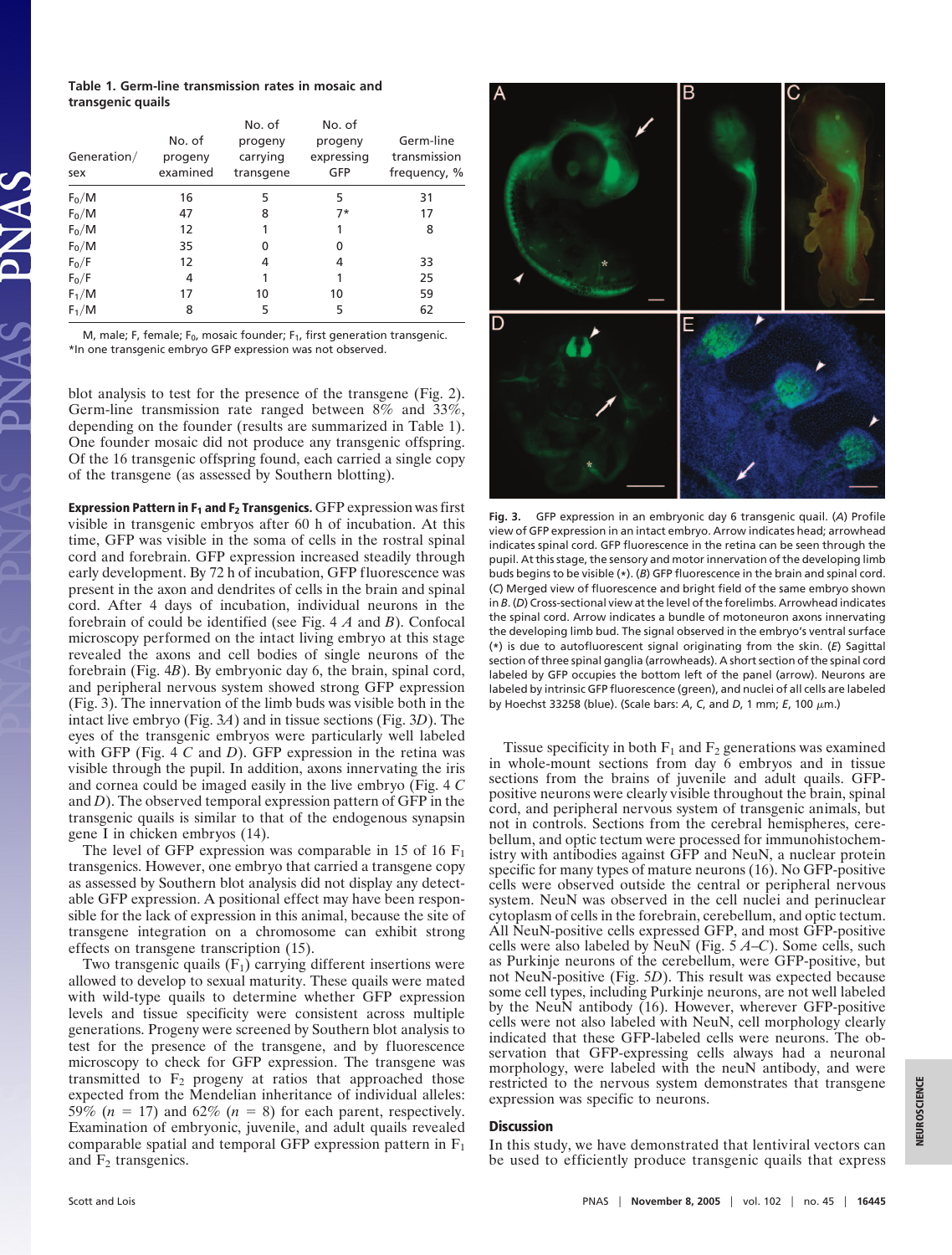

**Fig. 4.** Imaging of GFP-expressing neurons in live embryos. (*A*) GFPexpressing neurons in the brain of embryonic day 4 transgenic quail at low magnification. Arrowhead indicates region magnified in *B*. (*B*) Cell bodies and axons of GFP-labeled neurons in a live embryo, viewed by confocal microscopy. (*C*) Eye of live embryonic day 6 quail. Arrow indicates GFP-positive retina viewed through the pupil. Arrowhead indicates axons innervating the cornea and iris. (*D*) Individual axon innervating the cornea, viewed by confocal microscopy. (Scale bars: *A* and *C*, 250  $μm$ ; *B* and *D*, 10  $μm$ .)

GFP at high levels. Importantly, the transgene was expressed selectively in neurons, a pattern we expected based on the transcriptional activity of the synapsin promoter that we engineered into our vector. Achieving the reliable spatial and temporal expression pattern of a transgene is a critical step in the development of transgenic technologies in birds. Our vector contains two elements that we expect to contribute to the faithful expression of GFP in neurons: a highly conserved promoter and a recombinant viral backbone engineered not to interfere with transgene expression.

For our promoter, we chose a region of the transcriptional regulatory element of the Hsyn, an element known to produce neuron-specific expression *in vitro* (17, 18). Although the avian synapsin homolog has not been sequenced, the promoter region for the synapsin I gene is highly conserved in several mammalian species (19). In another study (11), the promoter region for phosphoglycerol kinase was used to direct ubiquitous expression in transgenic chickens. In contrast, previous studies with transgenic birds have often relied on viral promoters such as the SV40 promoter (4) and the CMV promoter (5). It is difficult to predict the expression pattern of these promoters because they show no similarity to any known endogenous promoter in birds. When a lentiviral vector carrying the CMV promoter was used to produce transgenic chickens, transgene expression was primarily in the pancreas and to a lesser extent in the liver, skin, muscle, and lining of the intestine (10). In addition, the level of transgene expression in these tissues was variable between different transgenic lines.

In addition to the promoter used, the viral backbone can also affect transgene expression. Viral sequences of retroviral-based vectors have been shown to affect gene expression in two ways. (*i*) Oncoretroviral elements and associated sequences are silenced during development by *de novo* methylation of cytosine residues. Methylation stimulates the formation of heterochro-



**Fig. 5.** Selective expression of GFP in neurons from HsynGFP transgenic quails. Shown is immunohistochemistry against GFP (*A*) and neuron-specific marker NeuN (*B*) in sections from the forebrain of transgenic quails. (*C*) A merged image of *A* and *B*. Immunohistochemistry was performed against GFP because intrinsic GFP fluorescence fades after fixation. Tissue sections were viewed with a confocal microscope. (*B*) NeuN staining was observed in the nuclei and perinuclear cytoplasm of neurons. Neuron processes were labeled only by GFP (see arrow in *A*). In most cases, GFP-positive cell bodies were also NeuN-positive (exemplary cells are marked by arrowheads in *A*, *B*, and *C*). Some cells with neuron morphology (i.e., bearing axons and dendritic arbors), such as the Purkinje cells of the cerebellum (*D*), were GFP-positive, but not NeuN-positive. This result was expected because previous works have shown that NeuN antibodies do not label all neurons. (Scale bar: 10  $\mu$ m.)

matin, which blocks the transcriptional activity of the region surrounding the integrated retrovirus, and ultimately results in low or undetectable levels of transgene expression. This effect had been clearly documented in mice (20), and there is evidence suggesting this effect may also occur in birds (6). (*ii*) Retroviral LTRs contain internal promoters and enhancers, which may interfere with the expression of the transgene in both oncoretroviral and lentiviral based vectors. The vector used in our study has been engineered to minimize the transcriptional activity of the LTRs (21), and it was shown to faithfully allow tissue-specific transgene expression without developmental silencing (7). Thus, recombinant HIV-derived lentiviral vectors are an effective vector to allow tissue-specific expression in both transgenic mammals and birds.

We chose quails as a bird model for transgenesis because of their widespread use in developmental studies and for a number of practical reasons (22). Quails are excellent breeders, require less space to house than chickens, and develop rapidly. Incubation lasts 18 days, and hatchlings become sexually mature after 7 weeks. Eggs are easy to obtain from farms by mail so it is not necessary to maintain a breeding colony solely to produce eggs for the generation of mosaics. Transgenics of other avian species would require more time and space to breed. Because the organization of the avian embryo is well conserved at the time of oviposition, we do not anticipate any major obstacles to the generation of transgenics in other species, as suggested by previous experiments in chickens (10, 11).

Transgenesis with lentiviral vectors will allow for the molecular dissection of physiological processes in birds with a level of precision unattainable with other methods. Lentiviral transgenesis can be used to interfere with normal gene expression in a